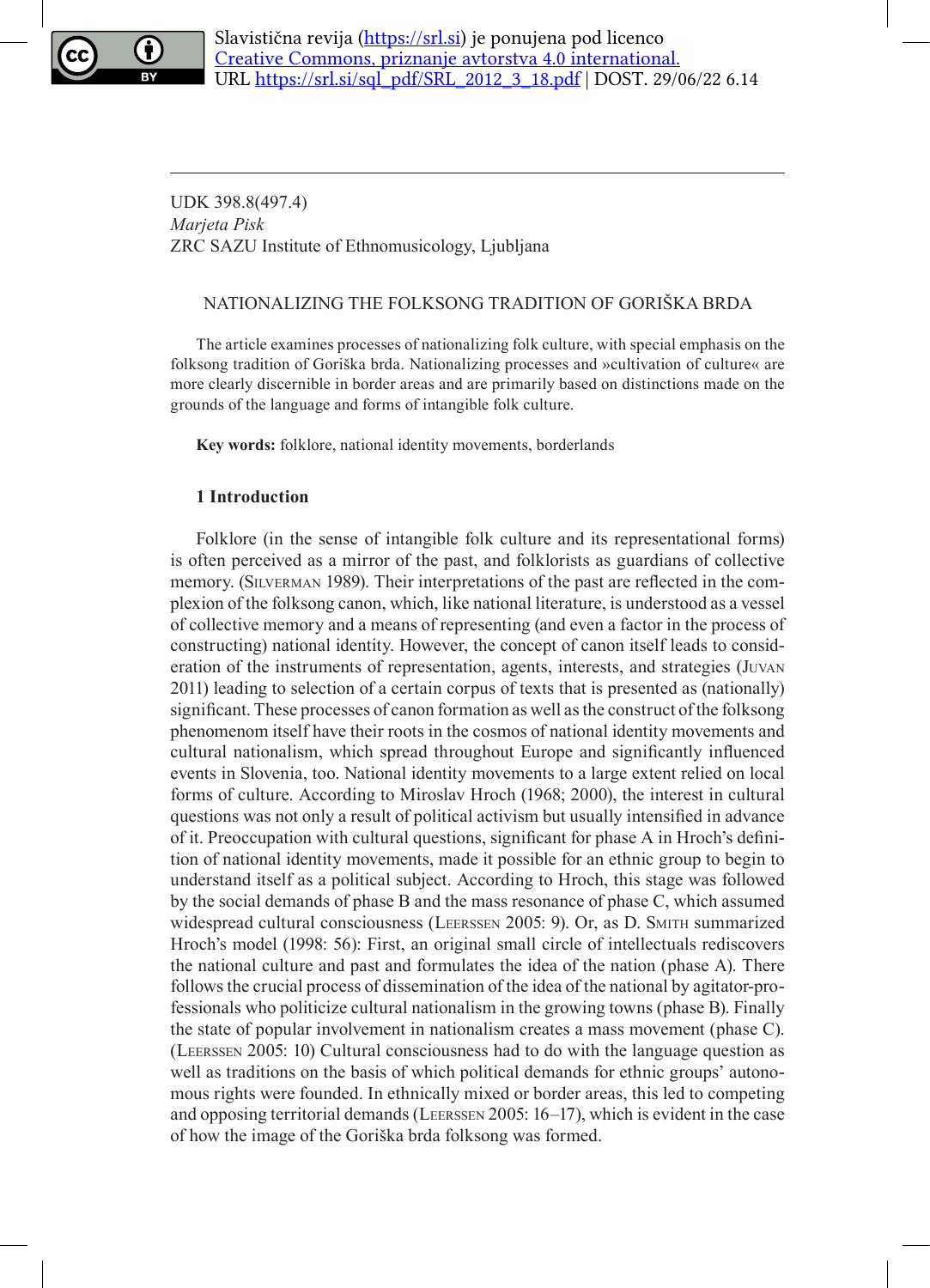

### **2 Elements of Folk Culture in the Processes of Nation Building**

The formation of the phenomenon of the Slovene folksong and the presentation of a folksong heritage was integral to the processes of nation building, the goal of which was to create a single entity out of diverse local and regional cultures and languages (Anttonen 2005: 85). This array of not fully formed and competing identity models attained not only symbolic function but was filtered, treated selectively, and reconfigured, at times to the point of mutations and inventions (Leerssen 2005: 15). »In order for the concept of the nation to operate as a symbol of integration (rural, local, and regional) and identification, it had to overcome particularistic thinking and attach itself to emotionally determined cultural conceptions and particularities of pre-industrial, rural life« (Baumann 2000: 122–125 in Juvančič 2005: 211). According to Pertti Anttonen, this fixation caused modernity, which is customarily thought to destroy tradition, in an epistemological sense to have created it. (Anttonen 2005: 13).

Thus the formation of the concepts of tradition and folklore were closely tied to the idea and experience of modernity. The concepts are rooted »in the modern interest in objectifying the past and the non-modern [...] define, and in documenting and conserving selected types of communication discovered in that cultural otherness« (Anttonnen 2005: 13). At the same time, when exactly that past ended was not clearly defined (Silverman 1989). Folklorists collected traditional cultural expressions among the »folk« and brought them to the society's symbolic center, into the capitals' historical and ethnographic institutions, which had prominent places in representing national histories and cultures (ANTTONEN 2005: 88). Susan STEWARD (1991: 105) called this the artifactualization of cultural expression, which uproots the text from its original context, favoring certain genres and content (BENDIX 1997: 48). »Textualized expressive culture such as songs and tales can, with the aid of the rhetoric of authenticity, be transferred from an experience of individual transcendence to a symbol of the inevitability of national unity« (BENDIX 1997: 20); however, »if folklore speaks for the nation, it speaks for a particular political construct« (ANTTONEN 2005: 91). Folklore does not exist *per se*, but the researcher creates it when defining certain cultural expressions as traditional or folkloric (ibid.: 57). In Slovenia, the basic determinant was the differentiating factor, on the basis of which positive definitions of given pieces were established. In this way some songs were designated as folksongs on the basis of selected criteria (e.g., anonymous author, commonness, oral transmittal, variations) and especially in contrast to others (e.g., authored, in other languages, new). Yet precisely this led to standardization and exclusion of numerous features that were for various reasons not accepted as folk, even though they had a significant place in the life and singing customs of a people. Thus with the transformation of practices into heritage and applying metonymy to tradition in the course of representing songs, the growing field of folklore shaped a »national canon« authored by the »folk« and spoken in the voice of the »nation« (Anttonen 2005: 88). This premise of Herderian nationalism, which had a significant influence on the formation of folklore, views the people as embodied and voiced in traditional culture, especially in folk poetry (ANTTONEN 2005: 88). So it was that folksong, and more generally music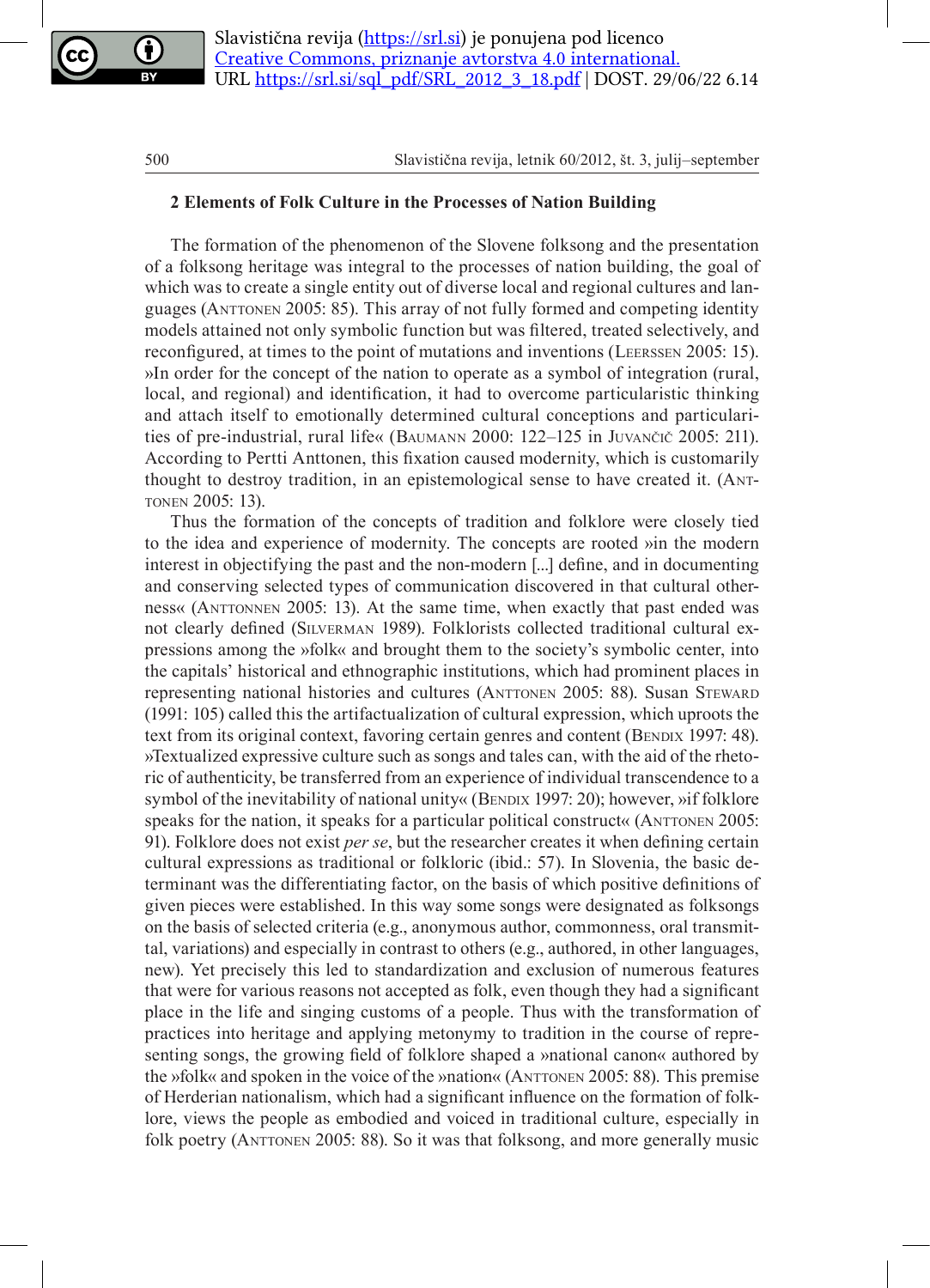

passed from representations of an immanent core of a people to representations of the people themselves (Bohlman 2004: 86).

Dunja Rihtman Auguštin (2001) noted that the canonization of folk culture for the purposes of national homogenization impoverished folk culture by depriving it of its social context. Since »the items and events of folklore are recurrent forms of local, dynamic human expression—artifacts and performances created one at a time under particular circumstances« (Toelken 1996: 33–34), no text can be understood without understanding the dynamic context in which it appears (ibid.: 56). Therefore, folklore often evokes the past, and factors of historical context are erased, engendering a sense that the past was not in flux (Silverman 1989: 152).

According to Johann Gottfried Herder, folksong has the potential to represent all human culture, as well as culture in its specific, delimited forms. Thus, in his opinion, there is nothing more common yet specific than folksong (Bohlman 2004: 43). Yet Slovene folklore studies did not limit itself to Slovene songs as unique entities, but sought their significant features, which »would be evidence of the authenticity of the songs' heritage« (Kumer 1975: 97). At the same time, identifying particular cultural expressions as authentic, attested, and legitimate implies that others are inauthentic, false, or illegitimate. Thus folklore »made homogeneous nostalgia« (Kapchan 1993: 307) and rejected illegitimate (or bastard) traditions, thereby constantly holding to the false idea that the norm was cultural purity and not hybridism (BENDIX 1997: 9).

The fixation in certain circles on cultural questions was also tied to the so-called cultivation of culture, as Joep Leerseen (2005) termed it, and forming national culture. Only here was there a way to salvage disappearing models, to promote fresh productivity, and propagandistic proclamation (Leerssen 2005: 25). Therefore, Slovene philologists and other precursors of folklorists attempted to record and preserve songs that the aging among the folk sang and other cultural expressions, which are essential to a way of life threatened by modernization (ironically, the same scholars who enable and advance modernization perceive it as threatening). The first concern was to record and describe disappearing cultural components (Leerssen 2005: 26) and to use them to create harmonies and adaptations. There arose a school of »national composing«, which was to be based on a nationally distinct, non-classical musical traditions (folk music and dance). Peasant life inspired the genre of the rural »realist« tale, which was replete with local and folklore color (Leerssen 2005: 27; Hladnik 1990). Thus »salvaged« and preserved elements of »national« culture were used for the propagandistic purpose of forming and making conscious a collective national identity (Leerssen 2005: 27).

### **3 Goriška brda in the Processes of Nationalization**

The homogenization and stereotyping of folk culture were part of the processes of building a national culture. They relied more on exceptional phenomena than on common practices, and the structural and social differences within the ethnic group were not accounted for (ROGELJ SKAFAR 2011). Ethnocentristically colored nationalization (and related folklorization) of the elements of folk creativity was completely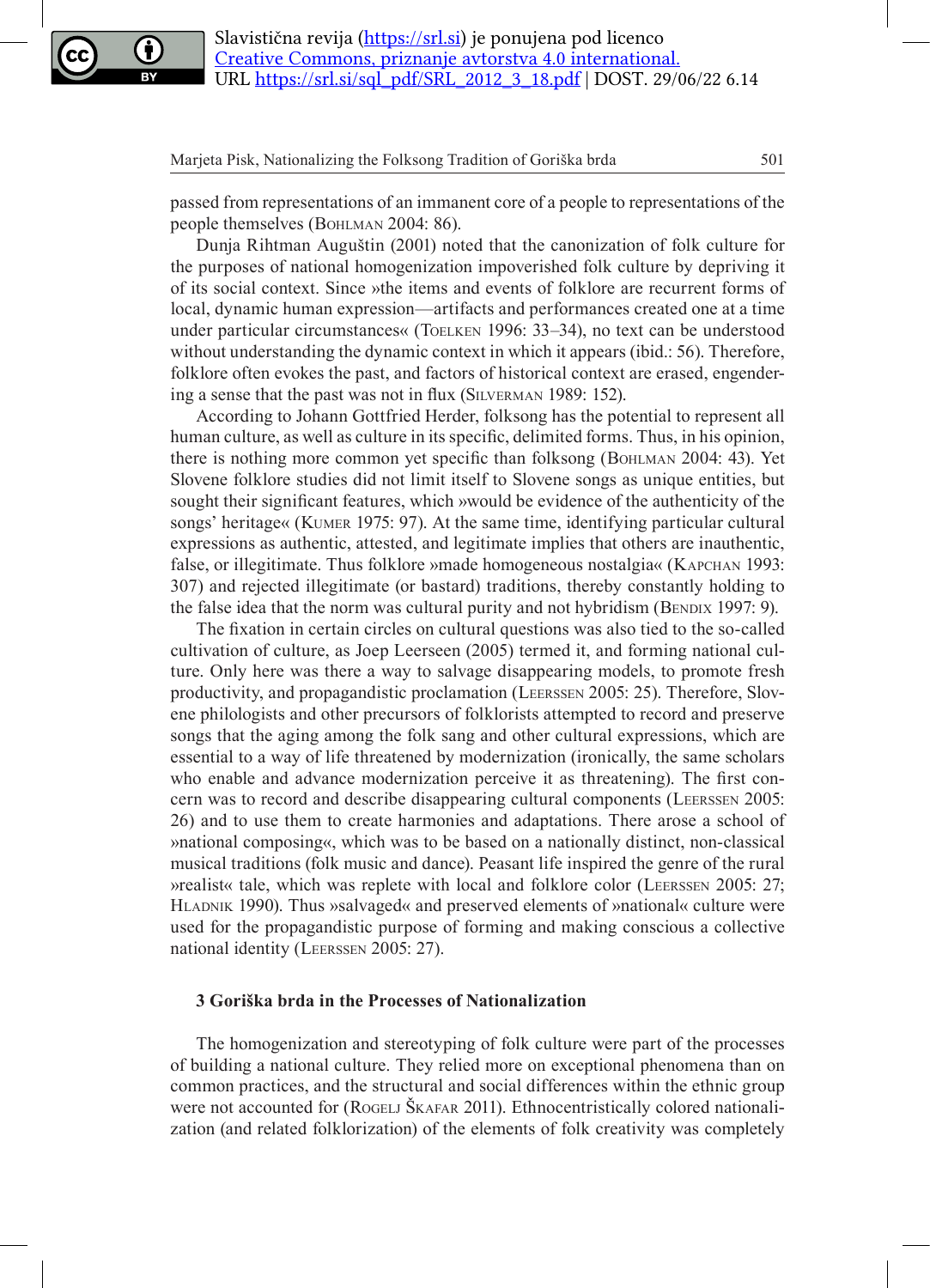successful only when it was anchored in the local and regional cultural and political structures, which, in Slovenia, were represented by the nation-strengthening movement, which included reading rooms<sup>1</sup> and politically orientated gatherings referred to as »camps« (Sln. *tabori*). (Juvančič 2005: 211) In this, Hroch's C stage of nation building, there was an effort to mobilize broad masses of the population, as we can see in the newspapers published in Goriško in the second half of the nineteenth and beginning of the twentieth centuries.

Any research of the processes in a given space is complex and necessarily incomplete, because a space is »socially constructed by the people that live there« and is »politicized, culturally relative, and historically specific« (RODMAN 1992: 641 in Low and Lawrence Zúniga 2003: 203). Further, a space has unique meaning for each inhabitant, and therefore views of a space in practice often compete with one another (Low and Lawrence Zúniga 2003: 15). This is to say that an area is not made up only of that which we see, but also of what we have in our minds (WHATE 2002: 7); it is a construct of that world (Urbanc 2011: 16). And while administrative or geographical borders are fixed, the borders of interpersonal relations are such that they expand and reduce a given space, thus setting research boundaries (Gri 1989: 21).

One of the fundamental features of Goriška brda is its border location. Border areas are not passive spaces but have their own dynamics. According to Morehouse, they serve as limen or threshold spaces, where a social group can deconstruct, examine, change, and reconstruct politics and events on a wide spectrum (Morehouse and PAVLAKOVIC KOCHI 2004: 15–16). The majority autochthonous population on the Slovene side of the border is Slovene, on the Italian side, Friulian. For many centuries, »even before the names of ethnic groups were in use« (Perusini 1965: 1246), the people lived peacefully together in the same political constructs, and therefore day-to-day relations between them were ordinary, despite their differences.<sup>2</sup> The area was one of the most dynamic intersections of diverse traditions, for »on this linguistic border in the course of almost half a millennium not for a moment did the mutual exchange of spiritual goods cease, from the time of settlement to the present: lexical, mythological, folktale, ballad, and narrative content; musical features, refrains, etc.« (Matičetov 1940: 410). Matičetov underscores that inter-traditional exchanges took place where the Slovene and Friulian peasants met, and much less in Trieste and Istrian towns, where transfers were hampered by the barriers of social differences and the town dwellers' sense of superiority (ibid.: 410).<sup>3</sup>

Political relations between residents began to intensify in the nineteenth century, when the concept of ethnicity became the core organizational and mobilizing concept in the society. Public discourse highlighted the necessity of distinguishing between ethnic groups, and ethnicity became the core distinguishing feature. For this reason

<sup>1</sup> Regarding literary activities in societies and reading centers, see Perenič 2012 (in this volume) and in particular Perenič (2010; 2011).

<sup>&</sup>lt;sup>2</sup> These contacts reintensified following the easing of border crossings and increased Slovene employment in Italy.

<sup>&</sup>lt;sup>3</sup> It is worth recalling that before Maria Tereza's reforms, which permitted peasant trade, contacts between towns and rural areas were considerably less.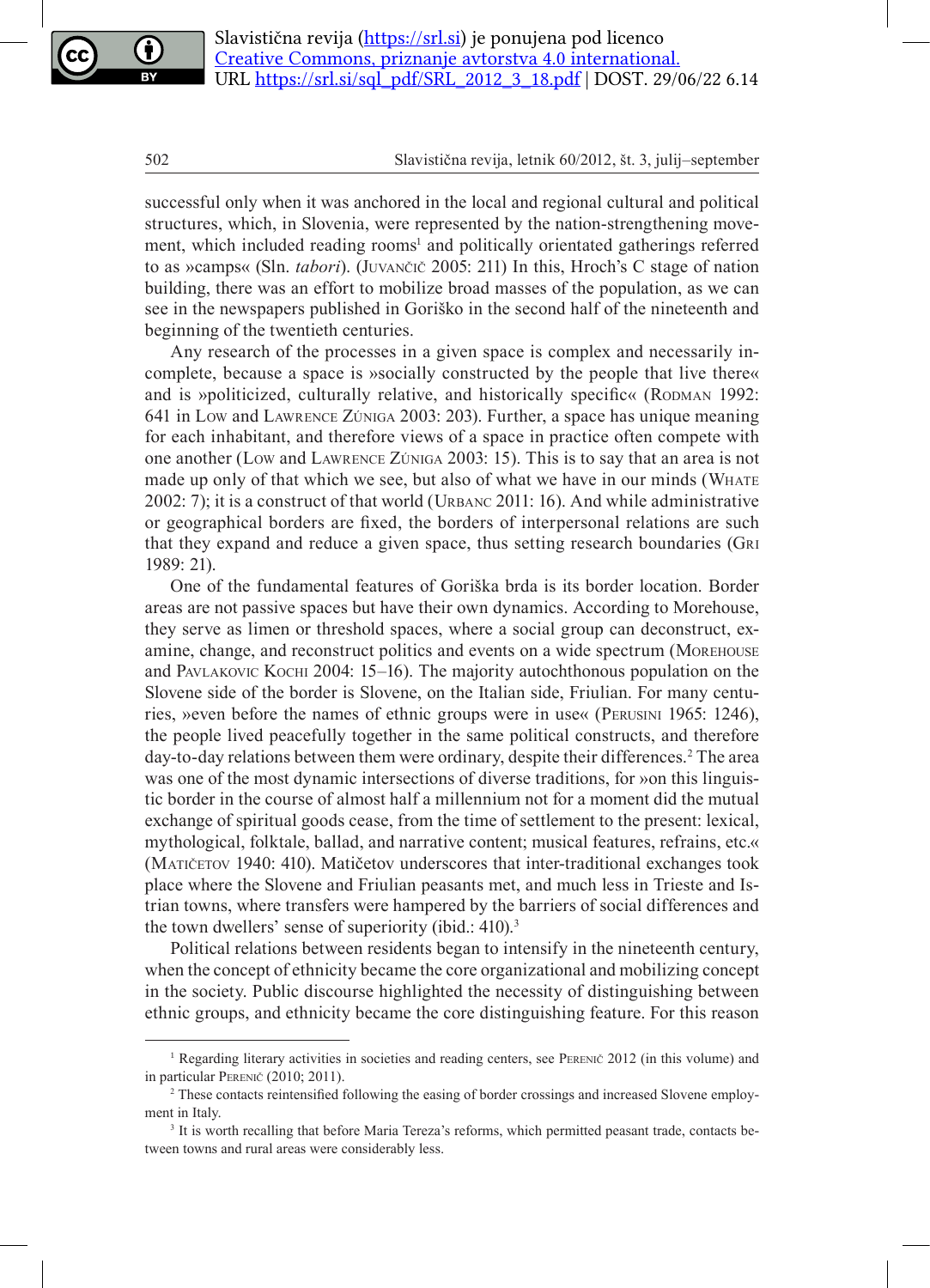

the stereotypical descriptions of those from Goriška brda, founded on the distancing from the closest Other, the Friulians or Italians, are interesting:

The clothing of those from Goriška brda hardly differs from that of the Italians or Friulians. But the way they live differs. An Italian is tight and pleased if only he has polenta, while one from Goriška brda likes to eat well and drink well and is not too concerned about the past. The Italian is more serious, while a person from Goriška brda is merrier and for this reason loves festivities more than the Italian, and especially dancing. There is hardly a Sunday during the year that there isn't a dance in Goriška brda. (Kociančić 1855: 345)

And although Arnold van Gennep noted that ethnographic borders in Europe seldom correspond to current national borders (Perusini 1973: 79), Ludvik Zorzut attributes the similarity of the way of life of those from Goriška brda and the Furlanians' precisely to the fact that they belong to the same state:

However, between these or those contrasts, between the differences between peoples and places on the signpost of nations, the inhabitants of the borderlands are united by many similarities of thought, views, expression, customs, food, clothing, agricultural practices, ways of building houses, and more, all under one spiritual horizon. On both sides, we meet proximate viewpoints most often among the older people, for over the centuries Austria put its stamp on people on both sides, though it is slowly sinking into the old aria: »once in the old days ...« (FERVIDUS 1972: 112)

At the time when ethnicity began to function as an organizing principle, the distinction between »Slovene«, and »Friulian« or »Italian« cultures and broader culture was foregrounded. The differences that determine belonging to a certain ethnic group are not vital and »objective«; the socially relevant factors are. It is unimportant how different members of some group are—if they say they are A, in contrast to another cognate category B, they are willing to be treated and let their own behavior be interpreted and judged as A's and not as B's; in other word, they declare their allegiance to the shared culture of A's (Barth 1969: 15). Since under the horizon of emphatic ethnicity the ethnic border defines the group, not the components of the culture themselves (Barth 1969: 15), it is understandable that collectors and researchers of folksongs in Goriška brda focused on collected Slovene, Italian, and Friulian songs that they probably heard did not write down. We find out about the singing of non-Slovene songs only from reports and descriptions—e.g., from a letter of Josip Tominšek, which he sent in 1911 to the Committee for Collecting Slovene Folksongs, part of the project Das Volkslied in Österreich. In it, he describes his efforts to get folksong collectors: »A start has been made, but there is not enough qualified help, and native song collecting is not at all promising, because people sing less than in Carniola and Styria, and on top of that they latch onto non-native songs« (Murko 1929: 42). For the most part, Slovene recorders in this project did not pay attention to »non-native« songs, although special questions were devoted to non-Slovene songs in the publication *Navodila in vprašanja* [Guidelines and questions], which was to have directed the recorders' fieldwork. Thus the selection of a song recording becomes an important element in constructing the image of tradition, because »such an image gradually becomes canonized and in a more or less reliable form migrates into the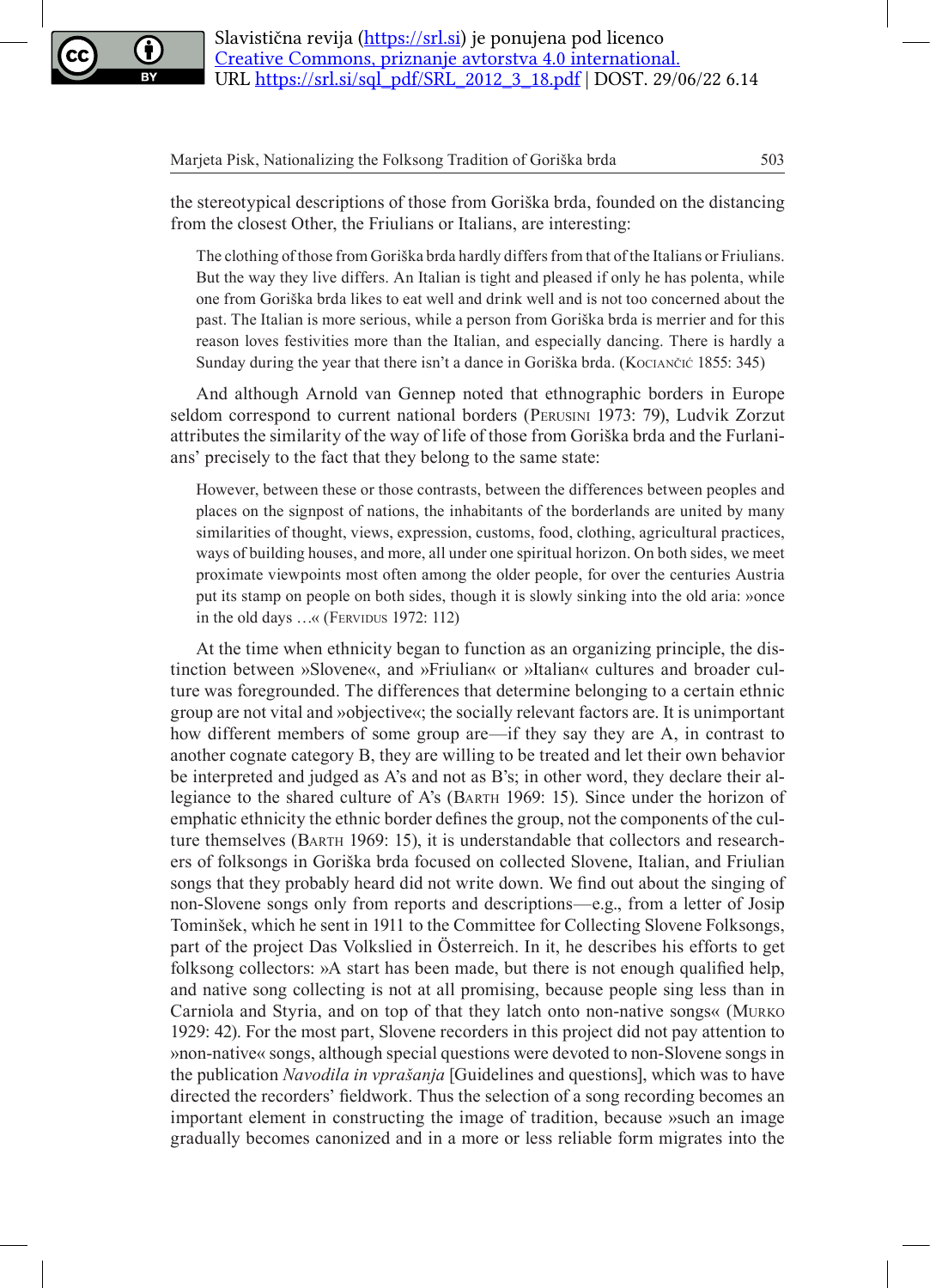media, popular publications, and school textbooks and even becomes a part of official cultural politics and the nation's collective consciousness« (Kovačič 2009: 143).

Newspapers played a special role in the process of nationalization: »During the era of capitalism, the press enabled readers to begin thinking of themselves as adherents to the same group, together with people beyond the borders of local communities and kinship groups they didn't know« (Vogrinc 2003: 182–83). Thus in the Goriško newspapers<sup>4</sup> of the time we find correspondents' reports on singing customs in Goriška brda, which were (apparently)<sup>5</sup> written for the most part by teachers and priests—that is, people of higher status.

Especially for peoples without a state or without a long and constant tradition of politics or statehood, the linguistic and cultural definitions were an expression of a process that enabled individuals to connect in a pluralistic social whole and shape for themselves new feelings of belonging and new identities. All of this explains the role of students and intellectuals in the process of defining nation at the end of the eighteenth and beginning of the nineteenth centuries. They were among the first to espouse belief in the people and they defined its national political ideology in goals. (ROGELJ ŠKAFAR 2011: 69)

We can recognize their engagement in advancing the organization of cultural life and belief in the people's progress in their contributions to these newspapers. At the same time, we can see the disjuncture between the everyday customs of the Goriška brda people and the standpoint and dispositions of the local opinion makers, as an example from Soča shows: »And I call on the Kožbana Society: Keep up the good work! Continue to work fearlessly and courageously like this. Much has already been cleared out in this place thanks to your efforts, you've smothered the former funny dialect, thrown out the former Friulian singing, and made the people realize whose land they are living on« (*Soča*, 7 September 1906). Thus, objectivized, »factual« history, traditions, customs, and language do not determine »cultural« boundaries; what do are the internalized, actors' agreements, as they go about determining the extent of the imagined group, on collective meaning (Šumi 2000: 178). The newspaper articles approximate Smith's concept, according to which an ethnic group is

a collective of people that at least some individuals external to it see as a separate cultural and historical grouping. A population thus marked can have a very low awareness of the fact that they constitute a unique group. Nonetheless, according to Smith, there is a collection of attributes of an ethnic group that might be acknowledged only by a minority, and in a given period, individual attributes might be more pronounced than others. These attributes are the group's proper name, a myth of common ancestors, collective historical memories, one or more elements of the collective culture that differ from those in other cultures, a connection with a meaningful "homeland," and a sense of solidarity in segments of the populations. (SMITH 1991: 21) (ROGELJ ŠKAFAR 2011: 15)

<sup>4</sup> In particular *Sloga, Edinost* (1876–1928), *Goriška straža*, *Soča: organ slovenskega političnega družtva goriškega za brambo narodnih pravic* (1871–1915), *Gorica*, and to a lesser extent in some others.

<sup>&</sup>lt;sup>5</sup> Most of the reports are unsigned and therefore their authorship is undetermined; however, we can discern the writers' occupations in the subtext.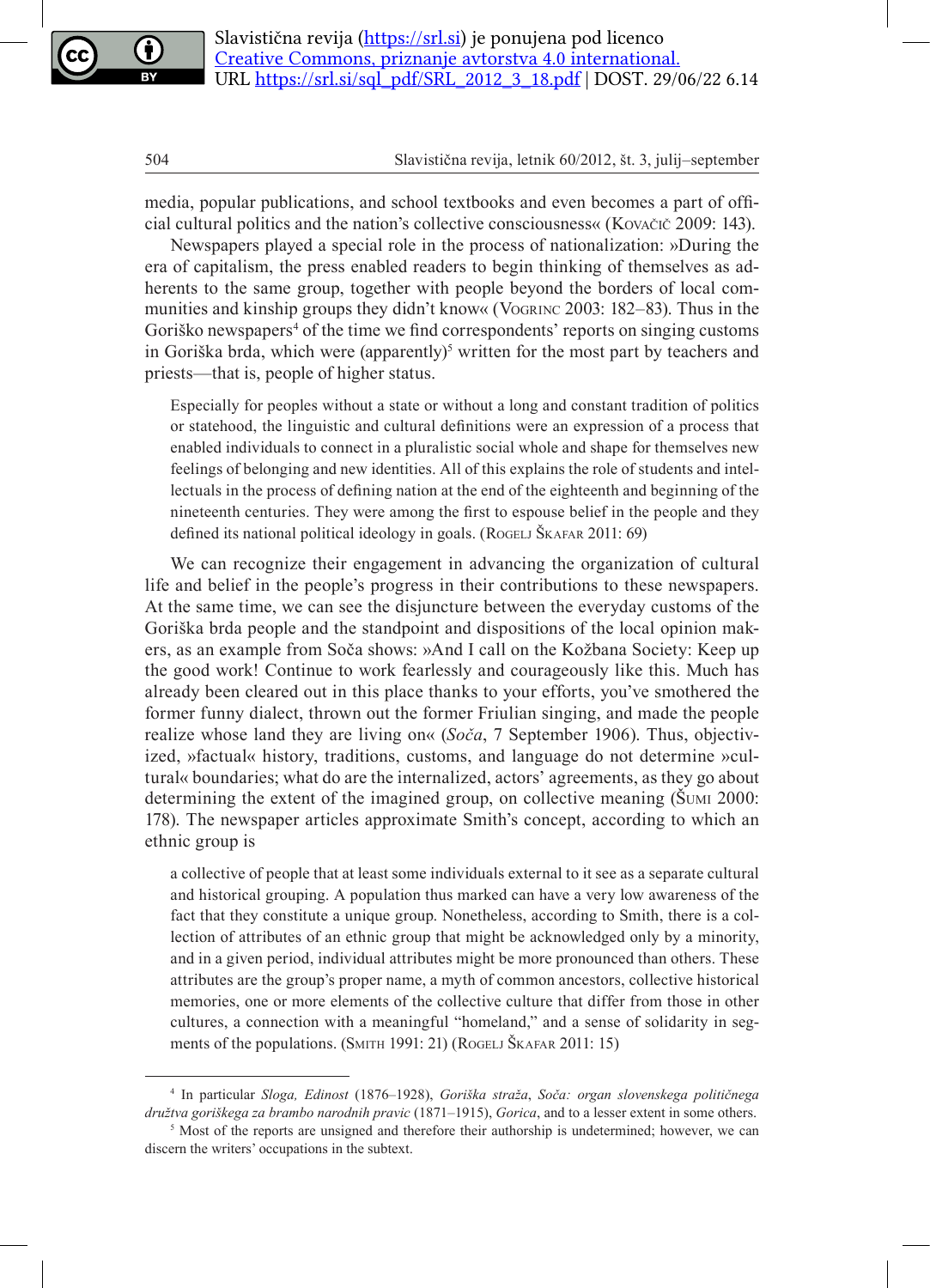

The authors of these newspaper articles cited specifically the elements of shared culture, and foremost those that were expressed in Slovene as opposed to another language tradition. Since folksong is a syncretic unity of text and melody, it is because of the text, which is usually in a given language or its dialectic variant, (although bilingual or macaronic songs are known), that it is employed for ethnic or national identity purposes. Identity is thus more a result of marking differences and excluding than a sign of identity, a naturally constituted whole—that is, an all encompassing similarity, identicalness (HALL and DE GUY 2002: 4). So identities are created from differences. It is only through relations with the Other, with the one who is not, or with what is absent that it is possible to construct the »positive« meaning of any term, and this applies to »identity«, which is able to function as a point of identification and belonging thanks to its capacity to exclude and leave aside. For this reason the opinion makers were most disturbed by »Slovene« residents singing songs in »non-Slovene« languages:

Our residents of Goriška brda have already begun to peeling plums, as is their annual custom. This is also »economical« because peeled plums can be sold for a higher price. In families where there are several daughters, they peel over four hundredweights a day. They usually peel during the day and pit dried and sulfured prunes at night. While doing this fairly thankless task, they usually sing entertaining songs. »Slovene songs«, one might think. No? In what language then? Certainly not Slovene, we know that much, and German even less, because the farmers in the Goriška brda don't speak German at all, except in Kozana,<sup>6</sup> where they speak the Carinthian dialect, but in a mangled fashion. What they sing is some kind of Friulian-Italian minestrone without color, smell, or taste. The local girls sing without even knowing themselves what they're singing. Where folk singing gives way to foreign songs this is sad because this is the best proof of national unawareness and negligence. (*Soča*, 16 September 1875)

The making ethnic of folk culture in border spaces, which are characterized by mixing and blurring of cultural identity that borders protect (Morehouse 2004: 19), did not take place as opinion makers expected:

Getting around to what I wanted to talk about before—I and every other Slovene that comes to this area must confess that here folk singing is neglected. Surely I'll get comments asking how I dare judge so harshly because after all the young men sing all night so that their singing echoes far and wide. It's true that they always shout and whoop, but the question now is what is this singing like and what do they sing? I'd like to clarify this a bit more. What do we hear when we listen to our young men sing? Perhaps a Slovene song, of which we have hundreds? Ah, no, they prefer a coarse Friulian or Italian song, which even the Friulians have already stopped using and thrown out of their houses, but which our people in the remote Goriška brda have carefully picked up and preserved as though it were a precious gem. And when they want to make it longer, they add a »holi-lai-la-la, la-la-liu-la-le-lie«, and so on, with every stanza ending with a »doi, a doi farin l' amor«, or even »evviva l'amor«. And so they keep singing even up until midnight. So you can

<sup>6</sup> Kozana residents were known for selling fruits in various Austrian cities, where the women even lived for a number of months while selling Brda fruits.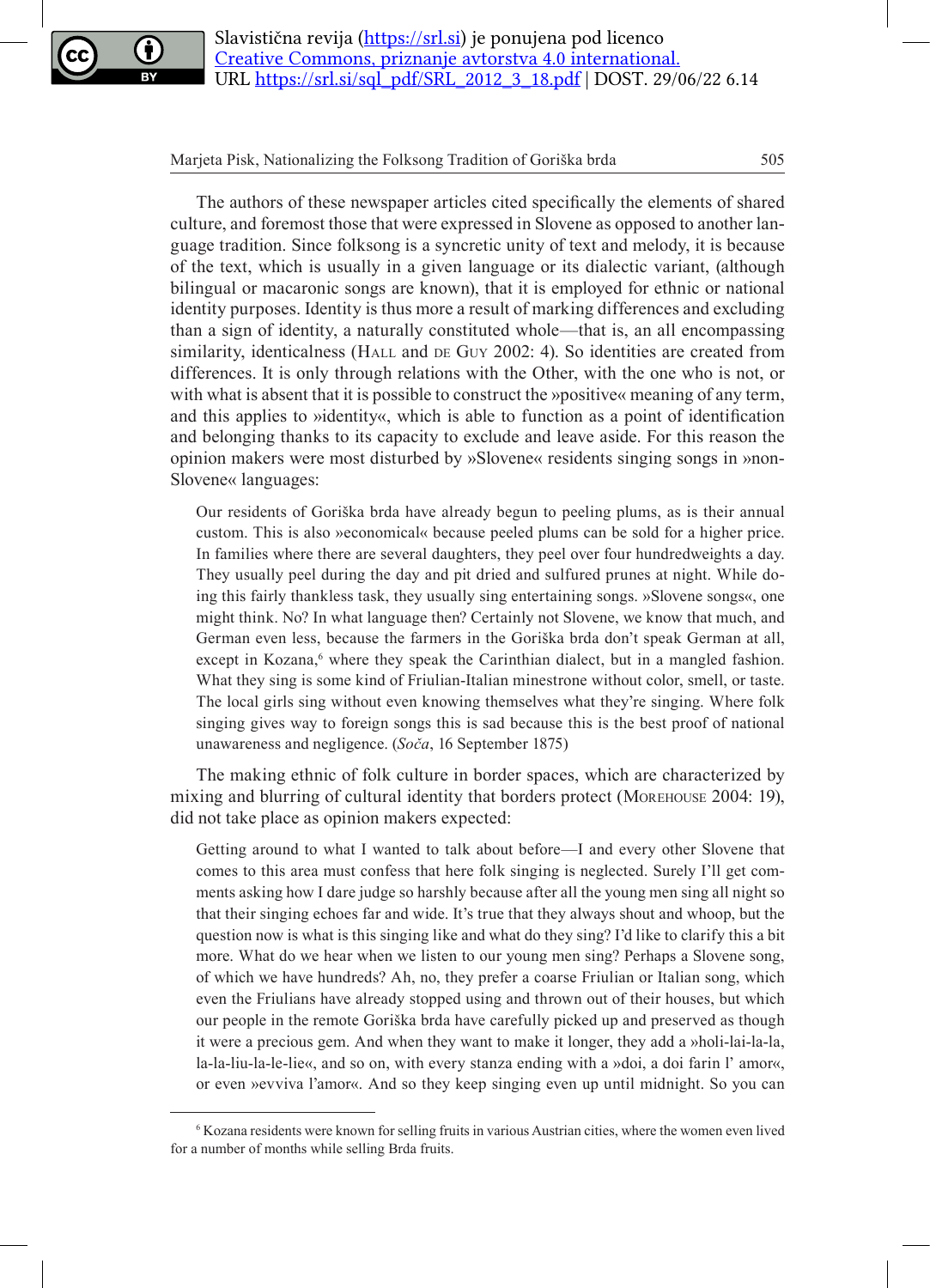never hear a Slovene song? Sure, when they make something up themselves and add a folk melody to the words. This kind of Slovene singing, if I may even call it so, does have its purpose, although I don't want to discuss it further. Perhaps some understand me well enough. This way, it is mainly Friulian or Italian songs that echo in the remote Gorizia Hills (they are especially common at folk dances). But I must draw attention to the fact that here in Šlovrenc you can often hear Slovene songs such as »Zvedel sem nekaj novega« [I Learned Something New], »Kje so moje rožice« [Where are my Flowers?], and some others that I don't know well. I must grant them this. Otherwise Italian songs are also common in Šlovrenc, and in fairly large numbers at that. (*Soča*, 18 June 1881)

Opposition to singing non-Slovene songs was based on many factors. The first was the question of the linkage between ethnic identity and language: Slovene-language songs were the only ones suitable for the Slovene population because they were supposedly their own. Another factor was the question of modernity in opposition to tradition, with the past and its original Slovene »folk« song having an immeasurably higher status than the »newer« Friulian or Italian »tunes. Some writers also raise the appropriateness question: love songs—especially in Italian or Friulian—were inappropriate and immoral. Therefore by organizing singing activities they wanted Slovene singing to prevail in Goriška brda and to »drive out all of the Italian hooting fala—nor« (*Soča*, 2 September 1881). However, real life was a good deal more heterogeneous, and hybrid forms and practices appeared. Everyday normalcy, according to Ulrich Beck (1993: 912) is not found in either-or categories but is characterized by »and« (Tschofen 1999: 235). Along these lines, as an informant born in 1924 told it, in his childhood in the village of Golo Brdo, three languages had equal currency in public places: Italian in school, Friulian with children at the market, and Slovene in church. Marriages between Goriška brda men and Friulian women (or Goriška brda women and Friulian men) were not uncommon.<sup>7</sup>

Proponents of the national idea strove to organize singing activities in Goriška brda as well in order to »revive afresh« Slovene folk singing:

Speaking frankly and without beating around the bush, it is necessary to raise some national prophets, national organ players, and Goriška brda patriots to nurture folk singing with all their might. Whoever feels capable should make an effort to save or Goriška brda border folk from the darkness of lack of national consciousness. Since they have long lived and slept in unconsciousness, it is high time they wake up. The best way to achieve this is folk singing. It will awaken them from their long sleep and prepare them to be conscious Slovenes. Folk singing positively influences national consciousness and fosters an ardent love for the mother tongue, and, moreover, sparks a burning love for our homeland, surrounded by enemies. (*Soča*, 18 June 1881)

### **4 Nationalizing Folk Culture and the Spread of Folksongs**

The nationalization of folk culture was a multi-layered process that included collecting and preserving »folk« wealth as well as spreading it among the »folk« in

<sup>7</sup> The poet Alojz Gradnik's mother, Lucija Godeas, was Friulian, and usually the principle of local origin and language use in the area the family lived governed.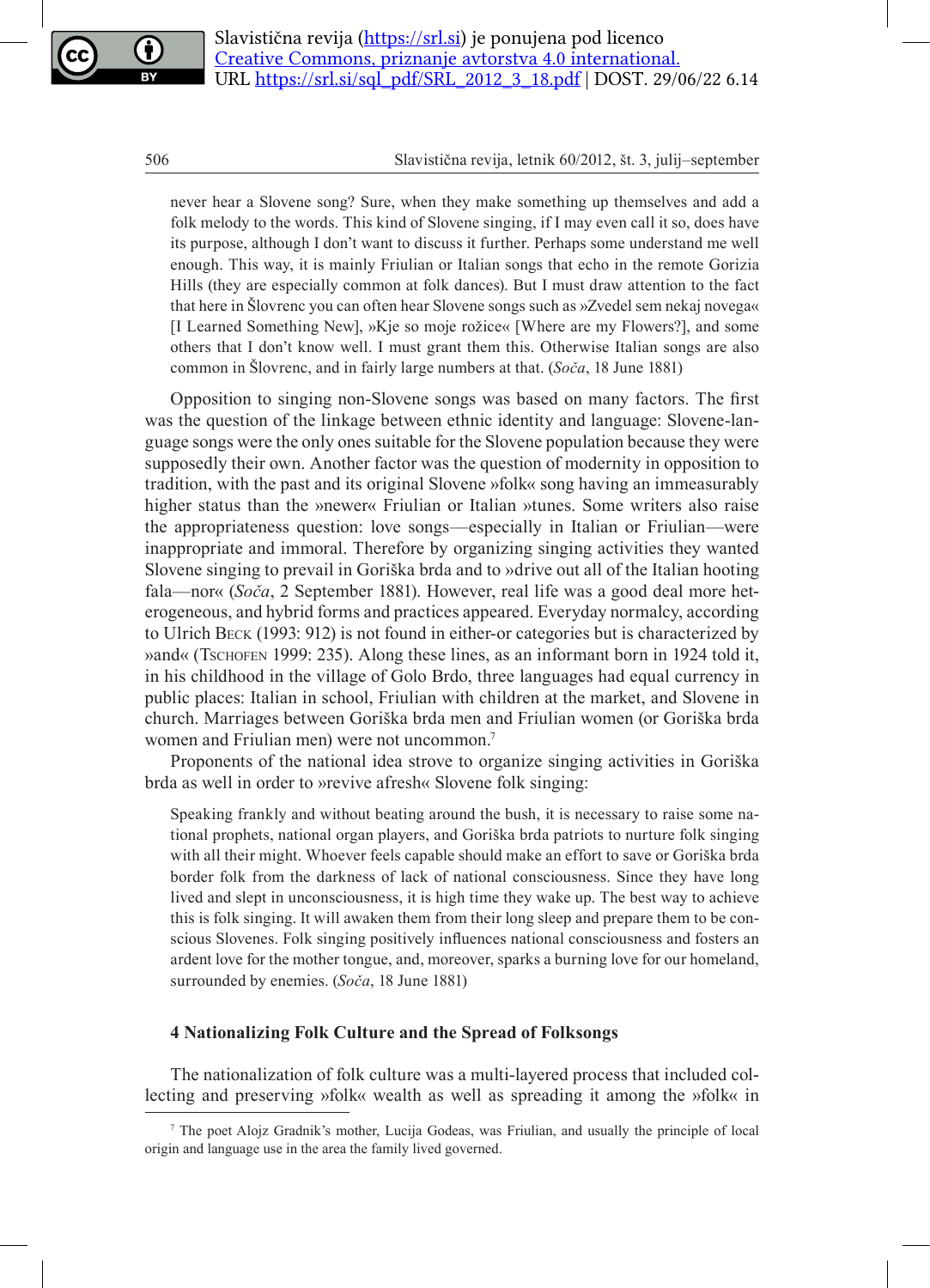

»cultivated« forms. In his call to Collect Folksongs in the project Das Volkslied in Österreich, Anton Štritof justified this on the basis of the void that forms when

folk songs disappear, and then there is the danger of what might replace them: he says that foreign songs that people bring from elsewhere, especially »soldiers or from faraway mines,« fill the void caused by the abandonment of native songs. Above all the writer voices open concern not only for the folksong, but for the language and people as well. He says that in place of "priceless native songs that so purely express the folk's sentiments and thoughts, in many places German polkas and ugly march tunes are to be heard: foreign goods updated in a cloak of native words. Where does this lead? (ŠTRITOF 1908: 31) (Klobčar 2005: 72–73)

The »guardians« of national culture thus attempted not only to represent and preserve some disappearing tradition, but primarily to set the groundwork for recreating practices that would mean a continuation of a tradition in new circumstances. Collecting folksongs was to aid a renewal of the »nurture of folksongs in school, at home, and in society« (*Osnovna načela* 1906: 2); songs were to be returned to the people to sing in place of foreign songs, to be taught in schools, and to inspire new composers (Klobčar 2005: 74). On entering the national sphere—for example, with the publication of folksong collections—folk music would not lose its sheen of authenticity (Bohlman 2004: 17), because in the second half of the nineteenth century, »when the significance of folk art was first emphasized, reliance on the folk heritage paradoxically did not mean rejection of originality. On the contrary, it was then that the apparently illogical position that the individuality of a work had to be rooted in the national, »folk spirit« prevailed« (Barbo 2003: 156). The »Slovene spirit« was supposed to inform new songs. In the opinion of Mari K. Arko Klemenc, »because a primary goal of 19th-century cultural advocates was Slovene cultural (and, in turn, political) unity, many composers intentionally toned down regional distinctions in their arrangements, a practice that often resulted in a certain musical homogeneity in the harmonization of Slovene folk songs« (Arko Klemenc 2004: 47–48). Yet »national style is not something that can be reliably constituted by defining specific melodic types, rhythmic patterns, or types of harmony … On the contrary, Carl Dahlhaus even thinks that we can define the national as primarily a functional and not a substantive concept« (Barbo 2003: 156). At the same time, it was not always clear what was truly folk and what the »folk« spirit ought to be like.

My principles when recording and harmonizing folk melodies are: The melody should be recorded conscientiously and exactly. With us, we still argue what the folk spirit is and what is foreign; we must show how the folk sang the song in the old days, when the folksong was still alive. Those »screamers« then would learn from these melodies what the spirit is like, which is only possible when the melody is fully recorded like this, as the folk sang it*.* (Kokošar, Vol. XIV)

We learn from the texts of Ludvik Zorzut, a poet and collector of folk art from Medana in Goriška brda, how Ivan Kokošar<sup>8</sup> carried this off in practice:

<sup>8</sup> Ivan Janez Kokošar (1860 Hudajužna–1923 Grahovo) attended the gymnasium in Gorica between 1871 and 1879 as a pupil of a small seminary. Then he studied theology (1879–83) and became a priest in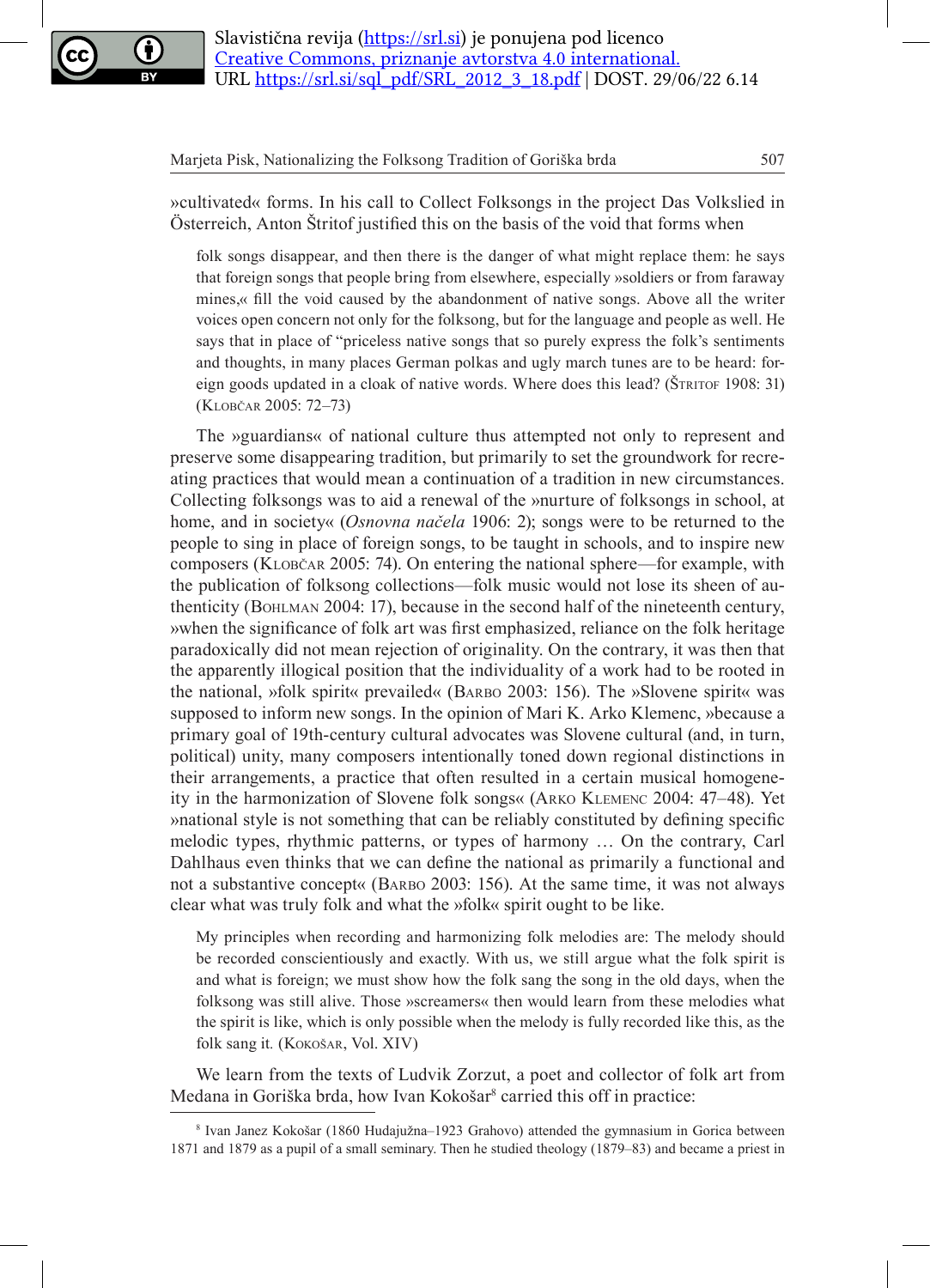Kokošar would call the oldest people in the village to the rectory and write down for himself the text and melodies, as our »old timers« sang them. His collection contains mostly songs from Baška grapa, the Idrija area, Soča Valley, and elsewhere, as well as some from Goriška brda, which I brought him when I was a student. At concerts, the late Kokošar began adding to the program some folksongs from his collection, which he harmonized himself. Harmonizing is adapting a melody for a full choir. Kokošar's harmonization was simple, sometimes too sharp, but he saved for us so many Goriško melodies that would otherwise have gone to the grave with our old folk. Enough reminiscing, they sing for him! [...] The modern harmonizer must have sensible and correct artistic taste. He must save the essential character of a folksong, preserve its pure genuineness, its homey simplicity, as God created it, I would say, so that »non alterat naturam«: without changing and spoiling its features, its essence, drawing the folk soul from it, and shaping it so that a simple, country choir can sing it as well as a polished choir in a concert hall. To put it like Vodopivec: "A folksong is like a hale, fetching, peasant lass who is full of life and only beautiful as long as she doesn't prettify herself with dandified, artificial, perfumed beauty! (Zorzut 1924: 3)

Composers wished to »shape« folksongs for use by an every growing number of choirs. Choirs were an extremely great mobilizing force, because a choir was viewed as giving voice to and embodying the people, giving a voice to each of its members and harmonizing the voices in a meaningful consonance. The transformation of a choral performance into a moment of high nationalism was thus very frequent (BOHLman 2004: 97).

We especially see the power that singing has over the heart when a patriotic song suddenly springs from a large gathering. Instantaneous inspiration grips everyone like an electric shock. How eyes light up, how cheeks burn, and how fists clench! People that were just limp and bored instantly become excited and inspired. This is the marvelous power of our song. (VODOPIVEC 1922: 27)

In the last decades of the nineteenth century, mass events entailed especially praise for the nation, because massiveness meant overwhelming strength in the cultural battle (Cigoj Krstulović 2000: 101). Such engagement was understood as especially important in the border areas, where in addition to preserving the tradition of »beautiful singing« and quality use of leisure time, gatherings were to »resuscitate and spread knowledge of the Slovene tongue. They encouraged an organizing spirit and increased consciousness« (Komavec 2001: 56). Promoting singing, which was called »the flame of national life«, $9$  was thus motivated in the borderlands by the desire »to teach Slovene folksongs […] so that soon trivial Italian songs would disappear from the area and our Slovene songs will be heard in their place (*Slovenka*, 1/19, 1897). This is also how the founding of village choirs was justified: »The purpose of village choirs is also to dam foreign influence, which also flows through the up until recently quite firmly domesticated Italian tunes. We must recognize our Slovene blood not only in the words, but also in the singing. Singing folksongs especially

<sup>1883.</sup> Between 1883 and 1888 he served as a parish priest in Cerkno, then as pastor in Šebrelje from 1889 to 1891. In 1901 he was appointed pastor at Sv. Ignacij na Travniku (Gorica), where he worked until his retirement in 1914. He carried on his duties as a priest in Grahovo until his death on 16 May 1923.

<sup>9</sup> *Soča*, 18 April 1884; a correspondent from Šebrelje.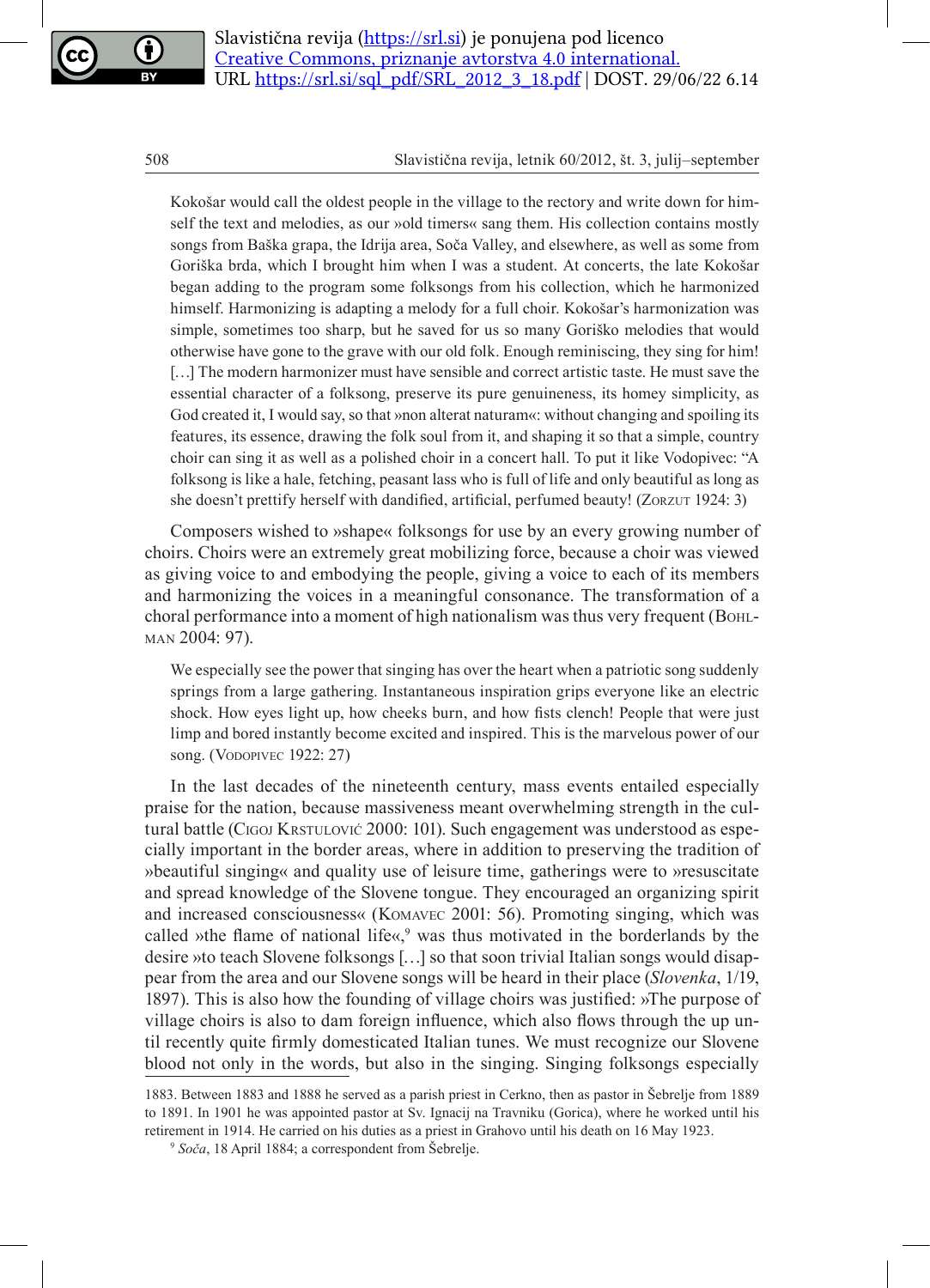

helps to root out Italian tunes« (*Primorec*, 27 January 1905). Or as a correspondent from Medana in Goriška brda wrote:

The fact that Medana, the last Slovene station on the trade road to Italian Karmin, is progressing apace is a special joy for Slovenia. Praise to the teacher who awakens and educates peoples with beautiful Slovene singing. Praise to the pastor who lends his beautiful voice and precious time to the promotion of Slovene singing! Praise to the Medana choir, which sings Slovene songs on the threshold of Friuli! May there be many such choirs founded on the Italian border! There is national strength in singing; it is a national army. (*Soča*, 28 July 1882)

In guidelines for Goriška brda choirmasters of the time we read that

songs that, of course, are national and inspiring and musically comparatively easy should be chosen for singers. In Goriška brda, as we glean from reports, it is just a matter of awakening people; but that can only be done if the young men and women learn folk singing without difficulty, and that singing is widely embraced by the people. Italian singing (young men's) is also a danger to us for this reason, because it is mostly just la-la-la or some similar yelping; since it is not singing, it is not hard, and then it very easily and quickly swoops up the ignorant, simple Slovene who wants to sing. (*Soča*, 9 September 1881)

The author posits the demands of Slovene songs as a reason that simple residents prefer singing »Italian« songs. From the contrasting evaluations of Slovene songs and Italian »yelping« we can conclude that Slovene songs are artistically superior, and so they require study and not just spontaneous transfer from generation to generation or mouth to mouth. Singing leaders therefore tried to spread Slovene »folk« choir songs among the residents in order to root out non-Slovene songs: thus, for example, one of the most a noted Goriška brda choir director and organist, Anton Simoniti »selflessly taught singing groups and fought against the influence of Friulian songs for over sixty years« (Kožlin 1995: 31). According to a *Soča* correspondent's reports, the singing leader J. Marinič »drove German yodeling from our community (Kozana *—*M. P*.*) and replaced it with Slovene singing, so that today you seldom hear German singing, whether in taverns or und beneath a leafy linden« (*Soča*, 11 January 1877).

Similar processes that developed in Friuli, where composers and choir directors arranged folk songs to emphasize their ethnic significance and motive ethnic identification, show that this was not a national peculiarity, but that »nationalizing« culture was an international process (Leerssen 2008). The new songs and arrangements, which expressed Friulians' patriotism and demands for autonomy, were much beloved by the »simple« folk in Friulian villages under Austrian power (STAREC 2005: 72). However, underlining the significance of choirs also concealed a trap, as a correspondent from Cerkno concluded:

Reading centers are opening and reading societies being formed, and popular celebrations are held. Singing leaders try mightily to drive out bad singing and here, too, they've widely planted the seedlings of artistic folk singing. The people have started to take an interest in what is new, what is artistic; that which was seems to them incomplete, too familiar. […] Many folk treasures are nowadays on a dangerous cliff. (*Soča*, 1 March 1884)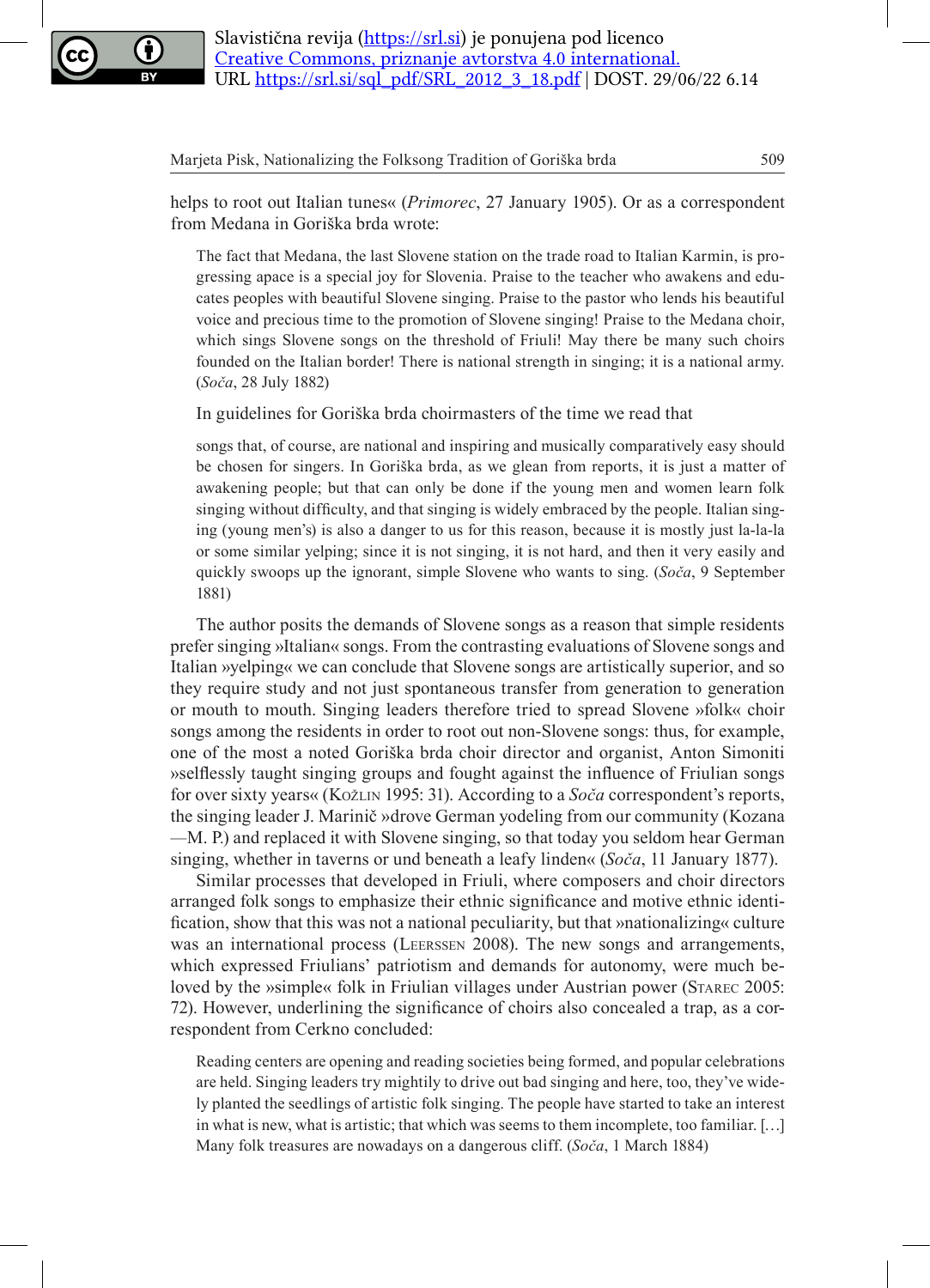Marija Klobčar thus concludes that in Goriško »a very early and intensive growth of choir singing […] quickly began to change the valuing of folksongs, something that was already strongly observable during the Folksong in Austria project« (KLOBČAR 2007: 13). Likewise, Zmaga Kumer says that »the preference for choir art song as better, more beautiful, more valuable […] turned many singers from customary folksongs« (Kumer 1978: 353–54).

Organized singing societies also spawned spontaneous singing societies, at first fluid in number and composition, and gradually changing into organized performing groups (Šivic 2007: 30). Choir singers were originally folksingers, and their choir activities were to enable them to bring folk songs into everyday life in an aesthetically higher form. Choir singing was thus »a means to make the people cultivated«, or in Vinko Vodopivec's words:

The young men who are members of our singing groups and who appear on our stages soon loose that coarseness that held them back in the past. Real cultivation that touches the heart and mind soon appears in their appearance and mutual interactions as well. Their thoughts are no longer drowned in the tavern and dancing, and they become open to higher visions. (VoDOPIVEC 1922: 27)<sup>10</sup>

A letter from Goriška brda interestingly shows the connection between coarseness and the tavern milieu as opposed to the cultivation of festivities organized by societies. We might also recognize in it a low evaluation of spontaneous folk dance to the accordion:

The Kožbana society holds very nice festivities that we border Slovenes are proud of. It is unfortunate that there can be found some ignorant people who oppose the society, not knowing why themselves. I noticed a hideout of these ignoramuses at »Štela Benedeta«, or as we call it, at Nježa's in Kožbana. The flower of wild life was gathered in this den, and they were dancing crazily to an accordion, trying to compete with the society festivity. It is a wonder there are people like that around, who can't value the society's activities, which only help improve the Slovene people living on the border. (*Soča*, 7 September 1906)

The symbolic and identity meaning of choir activities and the »use« of folksongs further increased when Goriška brda and a large part of Western Slovenia came under the Kingdom of Italy. In other moments of crisis, too, the folksong was used in its cohesive and manifesting social function.<sup>11</sup> After Italy's capitulation, event planning on the reading center model once again took hold; the most notable and well attended was singing. »Choirs song old Slovene folksongs, and Slovene battle songs spread quickly, too, coming from central Slovenia« (PLAHUTA: 2008: 44). After the end of WW II, when the border was being determined, the composer Srečko Kumar, with the help of his daughter Vukoslava, founded a young women's choir Soča. It performed also for the Allied commissions that came to Goriška brda

<sup>&</sup>lt;sup>10</sup> In order to understand the quotation, it is important to note that Vodopivec was a priest.

<sup>&</sup>lt;sup>11</sup> This mechanism in moments of crisis was exceptionally strong in Friuli during the decade following the catastrophic earthquake: »It could be understood as the record industry's fitting response to the catastrophe of '76, that Friuli rethought its way of life, past, and proper cultural specificity« (Gri 1985: 21).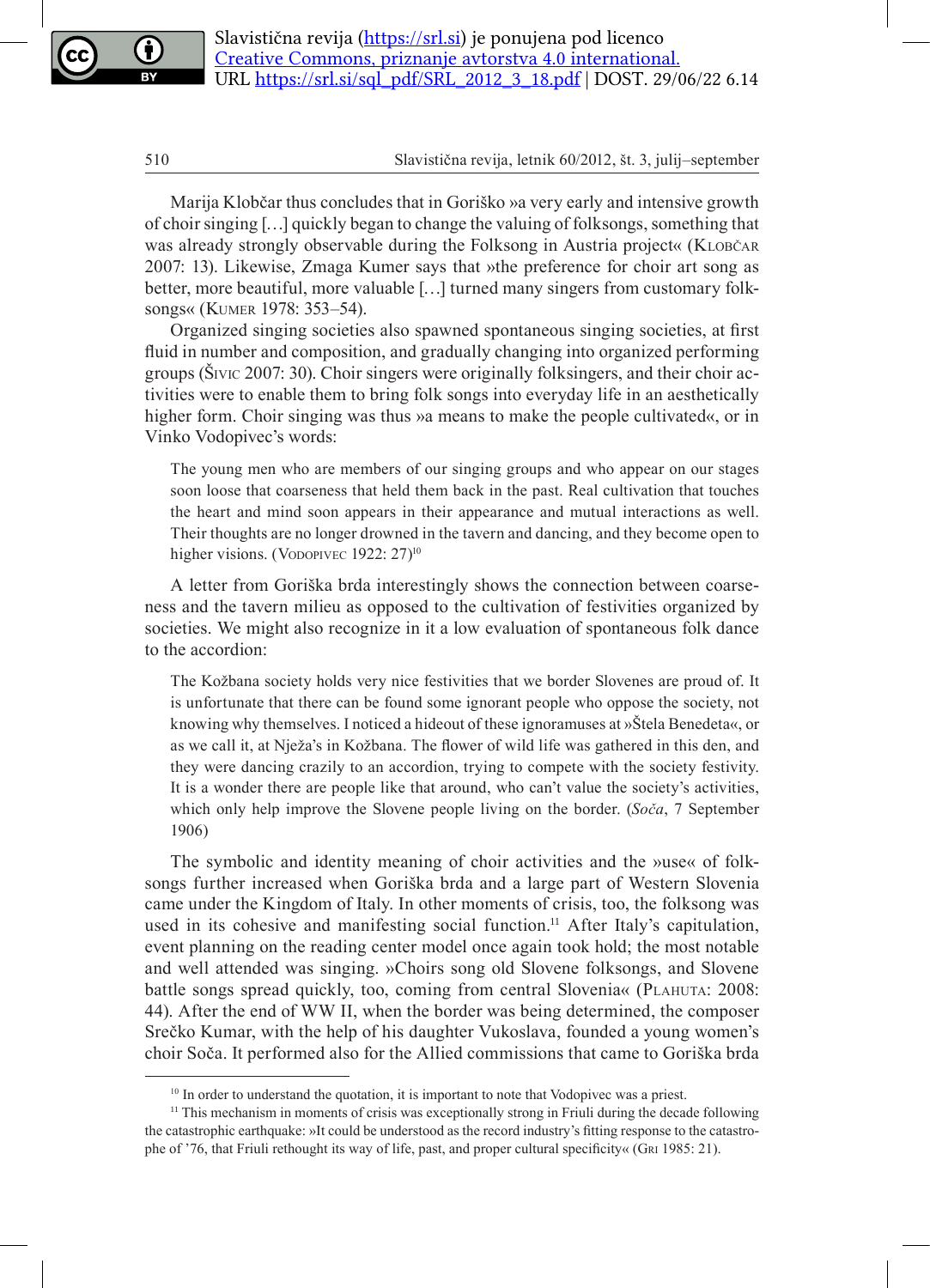

(Uršič 2007: 23). Although the Slovene folksong was used in times of crisis as a symbol of resistance to foreign regimes, this did not mean the exclusion of everyday favorite Friulian and Italian songs. In informal situations, singers still sang both Friulian and Italian songs that they liked, even though they associated in organized singing groups, in the context of which they learned arrangements of Slovene folk and patriotic songs.

# **5 Conclusion**

The processes of nationalizing folk culture, which the founders and propagators of the national idea promoted, encountered obstacles presented by the common practices in the lives of border area residents, regardless of ethnicity. Thus the example of Goriška brda showed that »ethnically or culturally defined communities are an artifact and a tool of sociopolitical interests, with expressive forms objectified and strategically employed« (BENDIX 2000: 42). Nonetheless, it is impossible completely to supervise and command the real life of traditions. The singing of folksongs is primarily situational, and therefore only the songs that meet and address the needs and requirements of singers and listeners are sung and preserved (Muršič 2002: 25). It is evident that if an element remains part of the heritage, then it must have some meaning for carriers of the tradition (DUNDES 1980: 39). In this way, in the traditions of a given space we can recognize meanings that are important to the local residents but which have been influenced by larger factors, including the nationalization and »cultivation« of culture.

## **WORKS CITED**

- Pertti J. ANTTONEN, 2005: *Tradition through modernity: Postmodernisem and the nation-state in folklore scholarship.* Helsinki: Finnish Literature Society (Studia Fennica, Folklorica 15).
- Maria Kristine Arko Klemenc, 2004: Crafting authenticity: Franc Marolt, folk song, and the concert stage. *Traditiones* 33/2. 47–70.
- Matjaž Barbo, 2003: Slovenske ljudske pesmi v obdelavi za zbor [Slovene folk songs adapted for choirs]. *Slovenska zborovska stvaritev II: Ljudske pesmi.* Ed. Mitja Gobec. Ljubljana: JSKD. 155–161.
- Frederik Barth, 1969: *Ethnic groups and boundaries: The social organization of culture difference.* Boston: Little, Brown and Company.
- Max Peter Baumann, 2000: The local and the global: Traditional music instruments and modernization. *The World of Music* 42/3. 121–144.
- Regina BENDIX, 1997: *In search of authenticity: The formation of folklore studies.* Madison, Wis., London: The University of Wisconsin Press.
- --, 2000: The Pleasure of the ear: Toward an ethnography of listening. *Cultural Analysis* 1. 33–50.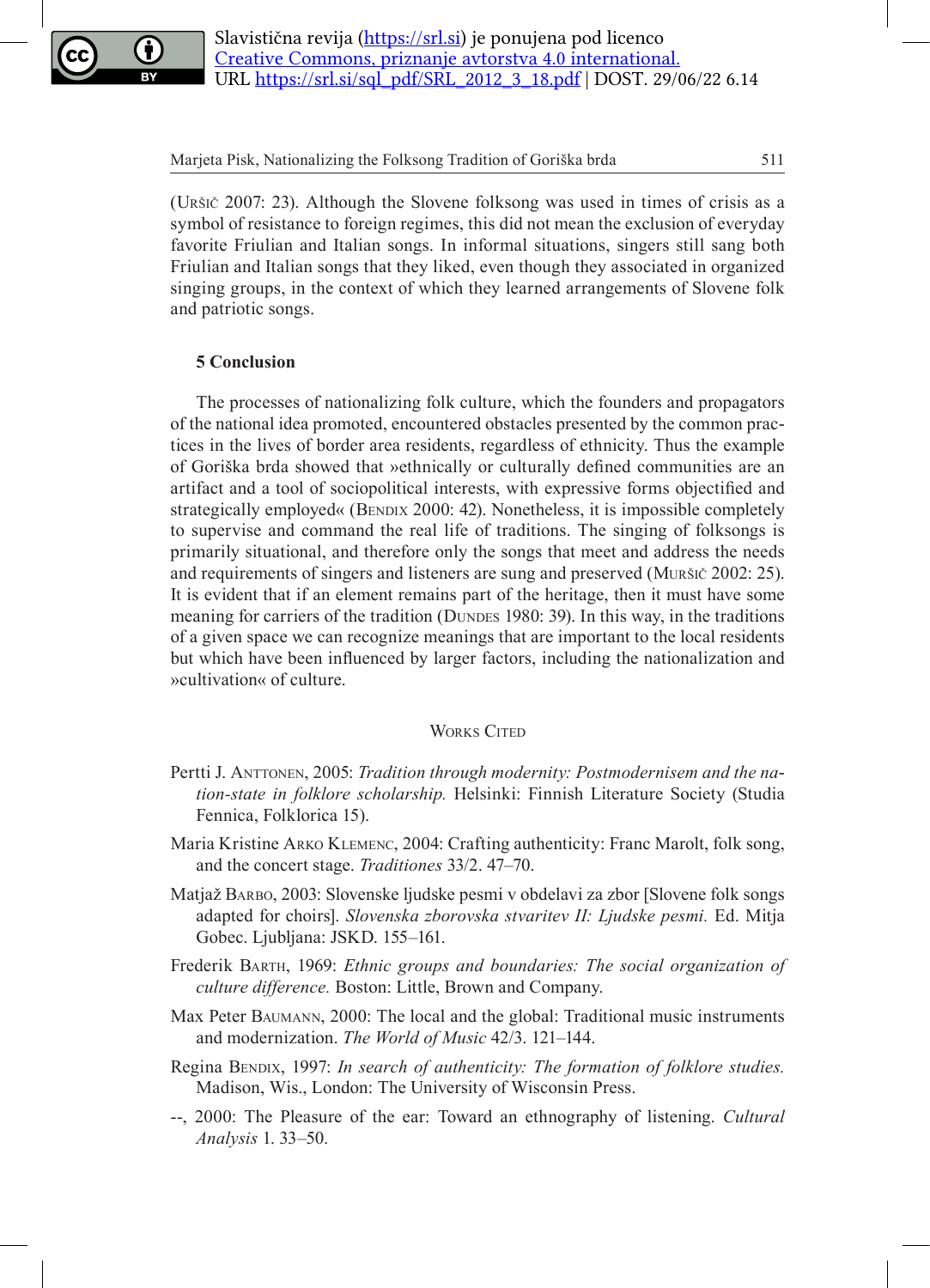

- Philip V. Bohlman, 2004: *The music of European nationalism: Cultural identity and modern history.* Santa Barbara, California, Denver, Colorado, Oxford, England: ABC-CLIO.
- Nataša Cigoj Krstulović, 2000: Glasba druge polovice 19. st. na Slovenskem: K funkciji in pomenu zborovskega petja v slovenski kulturni zgodovini [Slovene music in the second half of the nineteenth century: On the function and meaning of choir singing in Slovene cultural history]. *Kronika* 48/3. 94–105.
- Alan DUNDES, 1980: *Interpreting folklore*. Bloomington: Indiana University Press.
- l. z. Fervidus (Ludvik Zorzut), 1972: Na meji dveh svetov [On the border of two worlds]. *Koledar Goriške Mohorjeve družbe* 1972. 112–114.
- Gian Paolo Gri, 1989: *Cultura popolare, ricerca demologica e storiografia in Friuli, La cultura popolare in Friuli: Atti del convegno di studio* [*Folk culture, folklore research and historiography. Folk culture in Friuli: Proceedings of the conference.*]*.* Ed. Giuseppe Fornasir. Udine: Palazzo del Torso. 9–22.
- Miran Hladnik, 1990: *Slovenska kmečka povest* [*Slovene rural story*]*.* Ljubljana: Prešernova družba.
- Miroslav Hroch, 1968: *Die Vorkämpfer der nationalen Bewegung bei den kleinen Völkern Europas: Eine vergleichende Analyse zur gesellschaftlichen Schichtung der patriotischen Gruppen.* Prague: University of Prague.
- --, 2000: *Social preconditions of national revival in Europe: A comparative analysis of the social composition of patriotic groups among the smaller European nations.* New York: Columbia University Press.
- Marko Juvan, 2011: Self-referentiality and the formation of the Slovene literary canon: Study platform on interlocking nationalisms: SPIN. Web.
- Katarina Juvančič, 2005: The popularization of Slovene folk music between the local and global: Redemption or downfall of national heritage. *Traditiones* 34/1. 209–219.
- Deborah Kapchan, 1993: Hybridization and the marketplace: Emerging paradigms in folkloristics. *Western Folklore* 52/2–4. 303–326.
- Marija Klobčar, 2005: The self-image of Slovene in folk song collecting. *Jahrbuch des Österreichischen Volksliedwerkers* 53/54. Vienna: Mille Tre Verlag. 70–82.
- Stepan Kociančić,1855: Zgodovinske drobtinice po Goriškem nabrane v letu 1853 [Historical curiosities collected in Goriško in 1853]. *Prijatel: Časopis za šolo in za dom, XV. tečaj*. Celovec.
- KOKOŠARJEVE opazke [Kokošar's remarks], XIV. zvezek. Archiv GNI, GNI ZRC SAZU.
- Maša Komavec, 2001: Stoletne vzporednice ljudskega in zborovskega petja na Primorskem [One hundred years of folk and choir singing in Primorsko]. *Glava in srce: Zbornik ob 100-letnici pevskega in glasbenega društva 1901–2001.* Ed. Silvan Kerševan. Gorica: Slovenski center za glasbeno vzgojo Emil Komel. 56–72.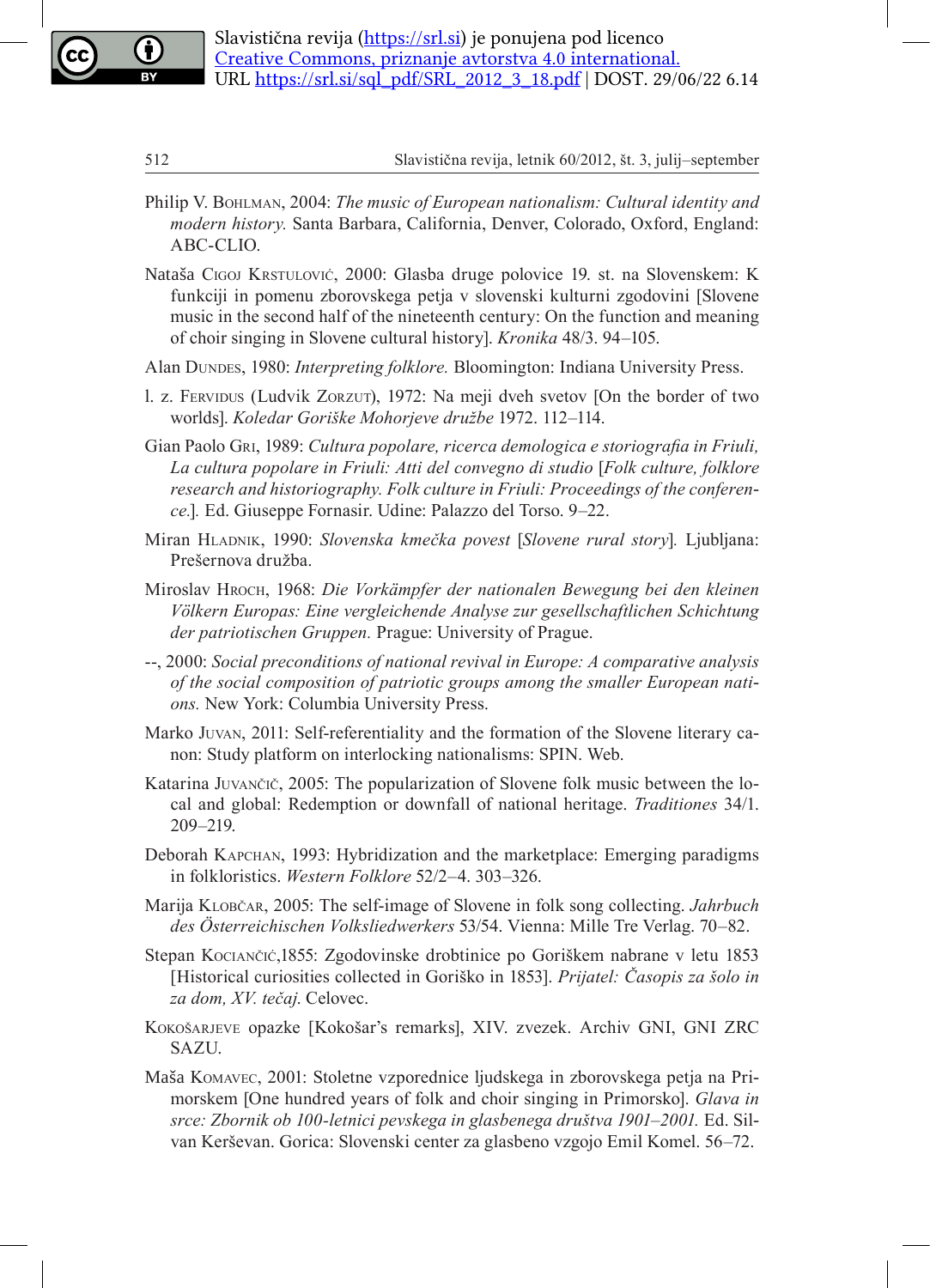

- Mojca Kovačič, 2009: *Pritrkavanje etnomuzikološka fenomenologija pojava in njegova vključenost v slovenski in evropski prostor: Disertacija* [*Bell chiming: The ethnomusicological phenomenology of the practice and its inclusion in Slovenia and Europe: Diss.*]*.* Nova Gorica: Mojca Kovačič.
- Rosana Kožlin, 1995: *Briški glasbeniki in Rado Simoniti: Diplomsko delo* [*Goriška brda musicians and Rado Simoniti: Thesis*]*.* Ljubljana: Rosana Kožlin.
- Zmaga Kumer, 1975: *Pesem slovenske dežele* [*Songs of the Slovene land*]*.* Maribor: Založba Obzorja.
- --, 1978: Ljudska pesem v sodobnosti. *Pogledi na etnologijo* [*Viewpoints on ethnology*]*.* Es. Angelos Baš. Ljubljana: Partizanska knjiga, Znanstveni tisk. 335–364.
- Joep Leerssen, 2005: *The cultivation of culture. Towards a definition of Romantic nationalism in Europe.* Amsterdam: University of Amsterdam. Web.
- --, 2008: *National thought in Europe: A Cultural History.* Amsterdam: University of Amsterdam.
- Setha M. Low and Denise Lawrence Zúniga, 2003: *Locating culture: The anthropology of space and place.* Malden, MA, Oxford, Carlton, Berlin: Blackwell Publishing. 1–47.
- Milko MATIČETOV, 1940: Nove smeri v raziskovanju slovenskih ljudskih izročil in Lepa Vida. [*New directions in research in Slovene folk traditions and Lepa Vida*]. *Dom in svet* 52/7. 405–412.
- Barbara J. MOREHOUSE and Vera PAVLAKOVIC KOCHI, 2004: Borders, boundaries and border spaces. *Challenged borderlands: Transcending political and cultural boundaries.* Ed. Vera Pavlakovich Kochi, Barbara J. Morehouse, Doris Wastl-Walter. Aldershot, Hants, Burlington, VT.: Ashgate. 15–17.
- Barbara J. MOREHOUSE, 2004: Theoretical approaches to border spaces and identities. *Challenged borderlands: Transcending political and cultural boundaries.* Ed. Vera Pavlakovich-Kochi, Barbara J. Morehouse, Doris Wastl-Walter. Aldershot, Hants, Burlington, VT.: Ashgate. 19–39.
- Matija Murko, 1929: Velika zbirka slovenskih narodnih pesmi z melodijami [A large collection of Slovenian folk songs with their melodies]. *Etnolog* III. 5–54.
- Rajko Muršič, 2002: Univerzalne vsebine Vodovnikovega pohorskega pesemskega koša na vstopu v 21. stoletje [The universal contents of Vodnik's Pohorje song fund at the beginning of the twenty-first century]. *Etnolog* 63/12. 17–27.
- Osnovna načela, 1906: *Osnovna načela za publikacijo »Avstrijske Narodne Pesmi«, ki jo namerja izdati c. k. ministrstvo za bogočastje in nauk* [*Basic principles for the publication of the Folk song in Austria planned by the Austro-Hungarian Ministry of Public Worship and Education*]*.* Ljubljana.
- Urška Perenič, 2010: Preizkus uporabnosti modela: Kulturno življenje v društvih sredi 19. stoletja in njihova vloga pri oblikovanju literarnega polja [The application of the theoretical model: The cultural life in politico-cultural societies in the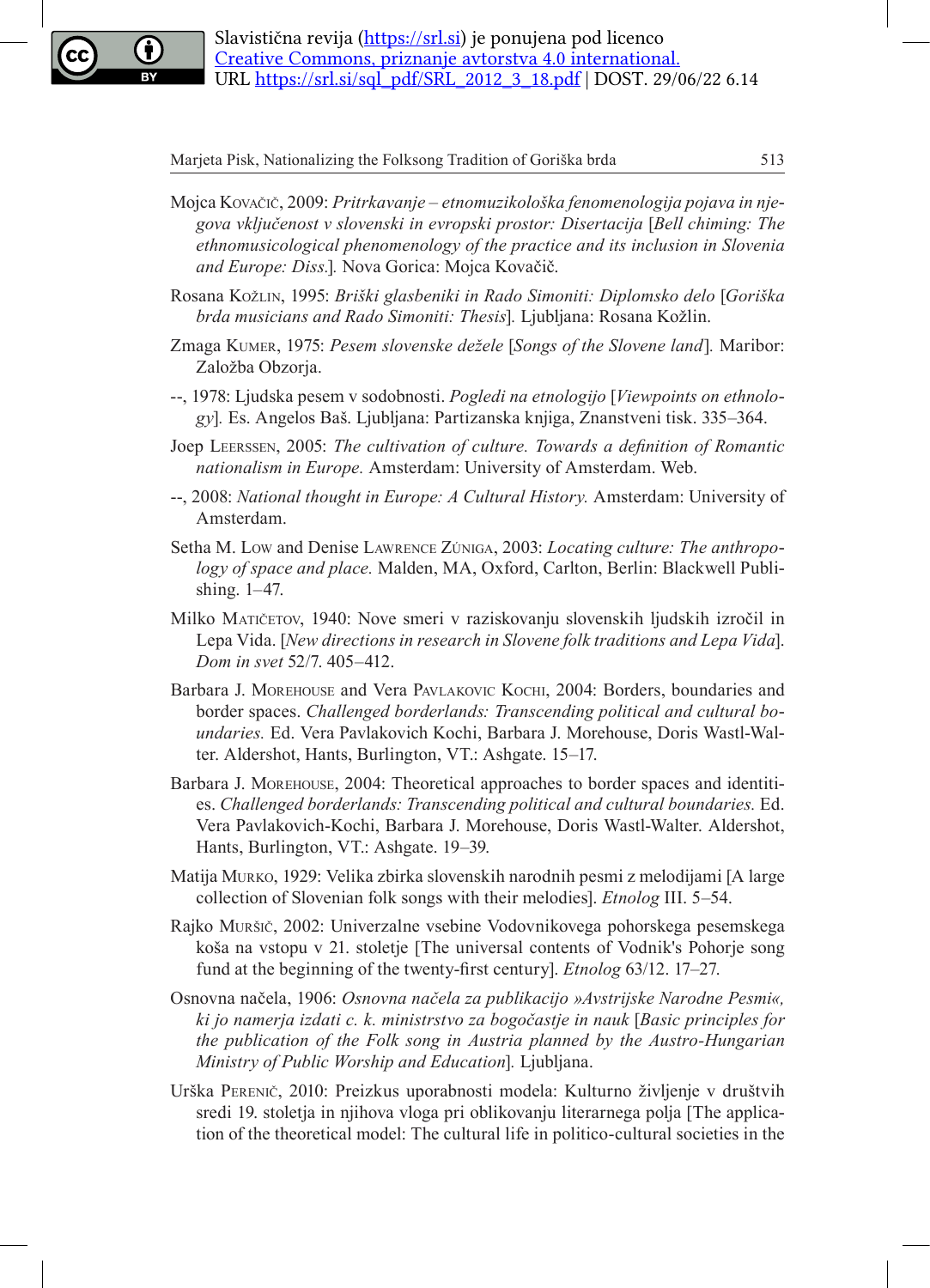

mid-nineteenth century and their role in the formation of the literary field]. *Empirično-sistemsko raziskovanje literature: Konceptualne podlage, teoretski modeli in uporabni primeri.* Ljubljana: Zveza društev Slavistično društvo Slovenije (Slavistična knjižnica, 16). 185–205.

- --, 2011: The literary activities of mid-nineteenth-century politico-cultural societies: A systemic approach. *Slovene Studies* 33/1 (2011). 61–71.
- Gaetano Perusini, 1965: Friulani e sloveni. *Narodno stvaralaštvo: Folklor* 4/15–16. Belgrad: Savez udruženja folklorista Jugoslavije. 1246–1255.
- --, 1973: Problemi etnologici di una zona di confine. *Rad 18. kongresa saveza folklorista Jugoslavije Bovec 1971.* Ed. Zmaga Kumer. Ljubljana: Slovensko entografsko društvo, Kulturna skupnost Slovenije. 79–83.
- Slavica Plahuta, 2008: Čas glasbe upora na Primorskem (1943–1945) [The time of music of resistance in Primorsko (1943–1945)]. *Rado Simoniti – pevec Goriških Brd.* Ed. Jonatan Vinkler. Nova Gorica: Javni zavod Kulturni dom Nova Gorica. 33–48.
- *Primorec,* 1893–1915. Gorica: Andrej Gabršček.
- *Questions of cultural identity,* 2002*.* Ed. Stuart Hall in Paul de Guy. London, Thousand Oaks, New Delhi: Sage Publications.
- Dunja Rihtman Auguštin, 2001: *Etnologija i etnomit* [*Ethnology and the ethnomyth*]*.* Zagreb: ABS95.
- Bojana Rogelj Škafar, 2011: *Upodobljene sledi narodne identitete: Zbirka risanih zapisov učencev Otona Grebenca v Slovenskem etnografskem muzeju* [*Modeling the traces of national identity: The collection of drawing records of Oton Grebenc's pupils in the Slovene Ethnographic Museum*]*.* Ljubljana: Založba ZRC, ZRC SAZU.
- Carol Silverman, 1989: The historical shape of folklore in Bulgaria. *Folklor and Historical Process/Folklor i povijesni proces.* Ed. Dunja Rihtman Augušin and Maja Povrzanović. Zagreb: Zavod za istraživanje folklora. 149–158.
- Anthony D. Smith, 1991: *National identity.* London: Penguin.
- --, 1998: *Nationalism and modernism: A critical survey of recent theories of nations and nationalism.* London: Routledge.
- *Slovenka,* 1897–1902. Trst: Konzorcij Edinosti.
- *Soča,* 1871–1915. Gorica: Viktor Dolenc.
- Roberto Starec, 2005: In search of the »Ladin song«: The project Das Volkslied in Österreich in the Ladin areas of Tyrol and east Friuli (1904–1914). *Traditiones*  34/ 1. 61–77.
- Susan Stewart, 1991: *Crimes of writing.* New York: Oxford University Press.
- Anton Štritof, 1908: Nabirajte narodne pesmi! [Collect folk songs!] *Koledar Mohorjeve družbe 1908.* 33–36.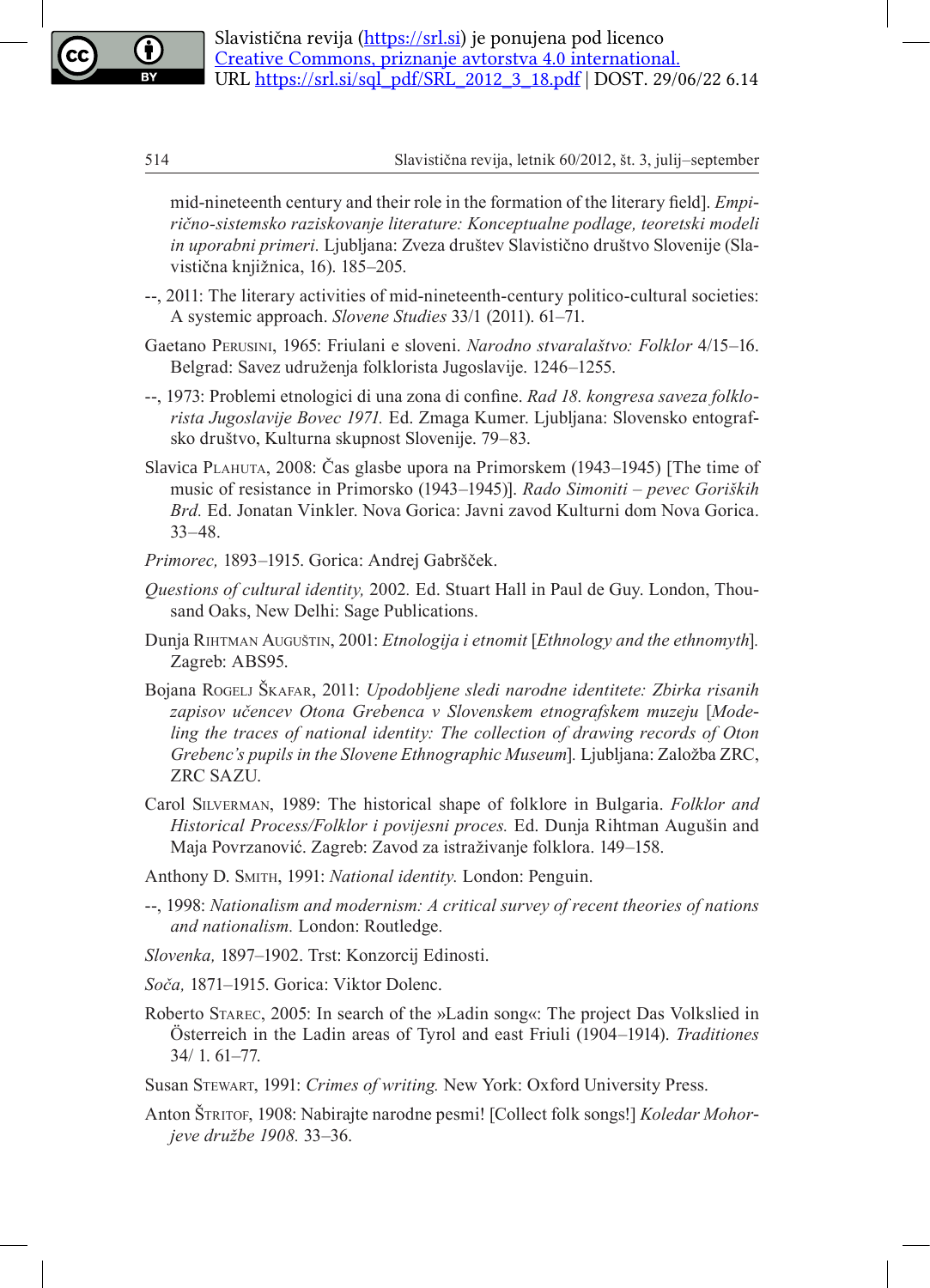

- Irena Šumi, 2000: *Kultura, etničnost, mejnost: Konstrukcije različnosti v antropološki presoji* [*Culture, ethnicity, boundary: Constructions of diversity in anthropological perspective*]. Ljubljana: Založba ZRC.
- Barre Toelken, 1996: *The dynamics of folklore: Revised and expanded edition.* Logan, Utah: Utah State University Press.
- Bernhard Tschofen, 1999: The habit of folklore: Remarks on lived Volkskunde and the everyday practice of European ethnology after the end of faith. *Journal of Folklore Research* 36/2–3. 235–244. Web.
- Mimi Urbanc, 2011: *Pokrajinske predstave o slovenski Istri* [*Landscape images of Slovene Istra*]*.* Ljubljana: Založba ZRC, ZRC SAZU.
- Ivanka Uršič, 2007: Ženski mladinski zbor Soča. Odmevni koncerti so pričali, da v Brdih živijo samo Slovenci [The Soča young women's choir. Their successful concerts attest that only Slovenes live in Goriška brda]. *Briški časnik,* jesen 2007. 23.
- Jože Vogrinc, 2003: Zamišljene skupnosti danes: Spremna beseda [Imagined communities today: Afterword]. Benedict Anderson: Z*amišljene skupnosti: O izvoru in širjenju nacionalizma.* Ljubljana: Studia humanitatis. 181–201.
- Ludvik Zorzut, 1924: Goriške slovenske narodne pesmi [Goriško Slovene folk songs]. *Goriška straža,* 6. 11. 1924. 3.
- Vinko Vodopivec, 1922: Nekaj o petju [A note on singing]. *Koledar Goriške Mohorjeve družbe 1922.* 27–28.
- Ian D. Whyte, 2002: *Landscape and history since 1500.* London: Reaktion Books.